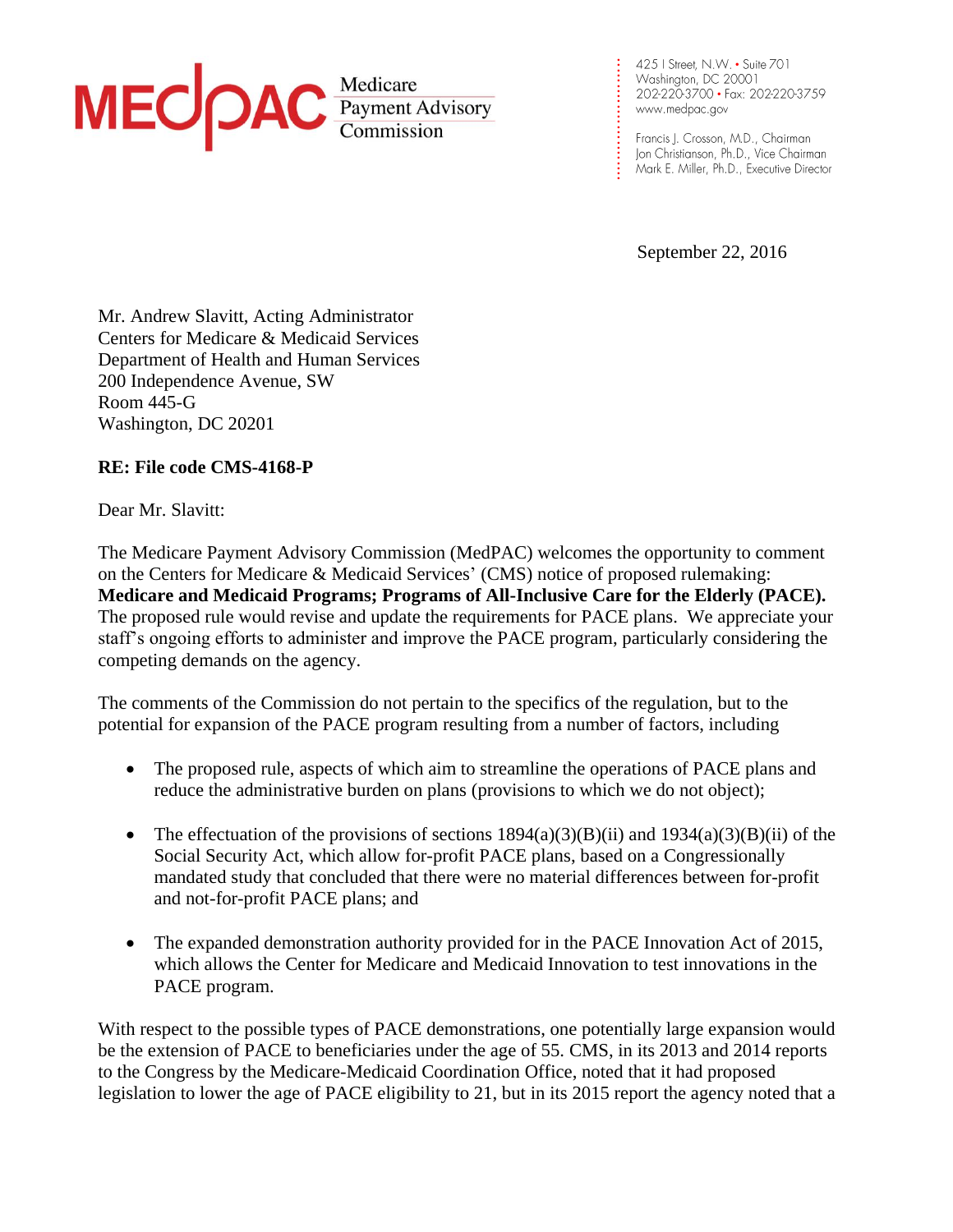Andrew Slavitt Acting Administrator Page 2

legislative change was not being recommended because the agency was assessing "opportunities to test PACE-like models, including for younger adults with disabilities," through the new demonstration authority.<sup>1</sup>

As outlined in the Commission's 2012 report to the Congress, $<sup>2</sup>$  the Commission supports the</sup> PACE program as a means of providing coordinated care to a vulnerable population that might otherwise reside in institutions. The PACE program has shown good results, and because the program enrollment has been relatively small and more beneficiaries could be expected to benefit by enrollment in PACE, the Commission recommended ways to increase PACE enrollment —for example, by lowering the age of eligibility for PACE. However, the recommendations for expansion were conditioned on implementation of the first recommendation that the Commission made with respect to PACE, which was to reform the PACE payment system.

The PACE payment system is different from the payment system for Medicare Advantage (MA) plans. PACE plans were specifically excluded from MA payment reforms in the Patient Protection and Affordable Care Act of 2010 (PPACA), and PACE plans were not included in the MA quality bonus program. Medicare continues to pay PACE plans using pre-PPACA benchmarks, with the double payment for indirect medical education continuing to be incorporated in the PACE payments. Our analysis indicates that, with the current county distribution of PACE enrollment, PACE benchmarks are at approximately 120 percent of county fee-for-service (FFS) expenditure levels. If PACE enrollees were in MA plans, or if PACE benchmarks were the same as those applicable to MA, the benchmarks would be at approximately 102 percent of FFS. If an expanded PACE program continued these enrollment patterns, Medicare would incur higher program expenditures for each new PACE enrollee. The Commission recommended that the PPACA MA payment reforms be applied to PACE, and that PACE plans should be eligible for quality bonus payments (which could raise the PPACA benchmarks for PACE enrollees to 107 percent of FFS from 102 percent).

In our 2012 report to the Congress, the Commission estimated PACE benchmarks at that time to be 17 percent higher than FFS on average. The report also noted that the 17 percent figure would be affected by the degree of accuracy of the risk adjustment system applied to PACE payments, and that in the risk adjustment system expenditures for some categories of beneficiaries were underpredicted and some were over-predicted. In September 2013 the Commission reported that the accuracy of the risk adjustment for MA plans would be improved by having separate adjustment factors for dually eligible Medicare-Medicaid beneficiaries based on the nature of Medicaid eligibility.<sup>3</sup> That is, there should be separate adjustments for those with full dual eligibility status (with full Medicaid coverage) and those with partial dual status (assistance with Medicare premiums or cost sharing only). CMS has implemented this change to the risk adjustment system for MA plans, but PACE plans remain under the prior system. The prior system uses a single

 $\overline{a}$ <sup>1</sup> Department of Health & Human Services, Centers for Medicare & Medicaid Services, Medicare-Medicaid Coordination Office. *Fiscal year 2013 report to Congress* (and idem for 2014 and 2015).

<sup>2</sup> Medicare Payment Advisory Commission. 2012. *Report to the Congress: Medicare and the health care delivery system*. Washington, DC: MedPAC.

<sup>&</sup>lt;sup>3</sup>http://medpac.gov/docs/default-source/meeting-materials/september-2013-meeting-presentation-issues-for-riskadjustment-in-medicare-advantage.pdf?sfvrsn=0